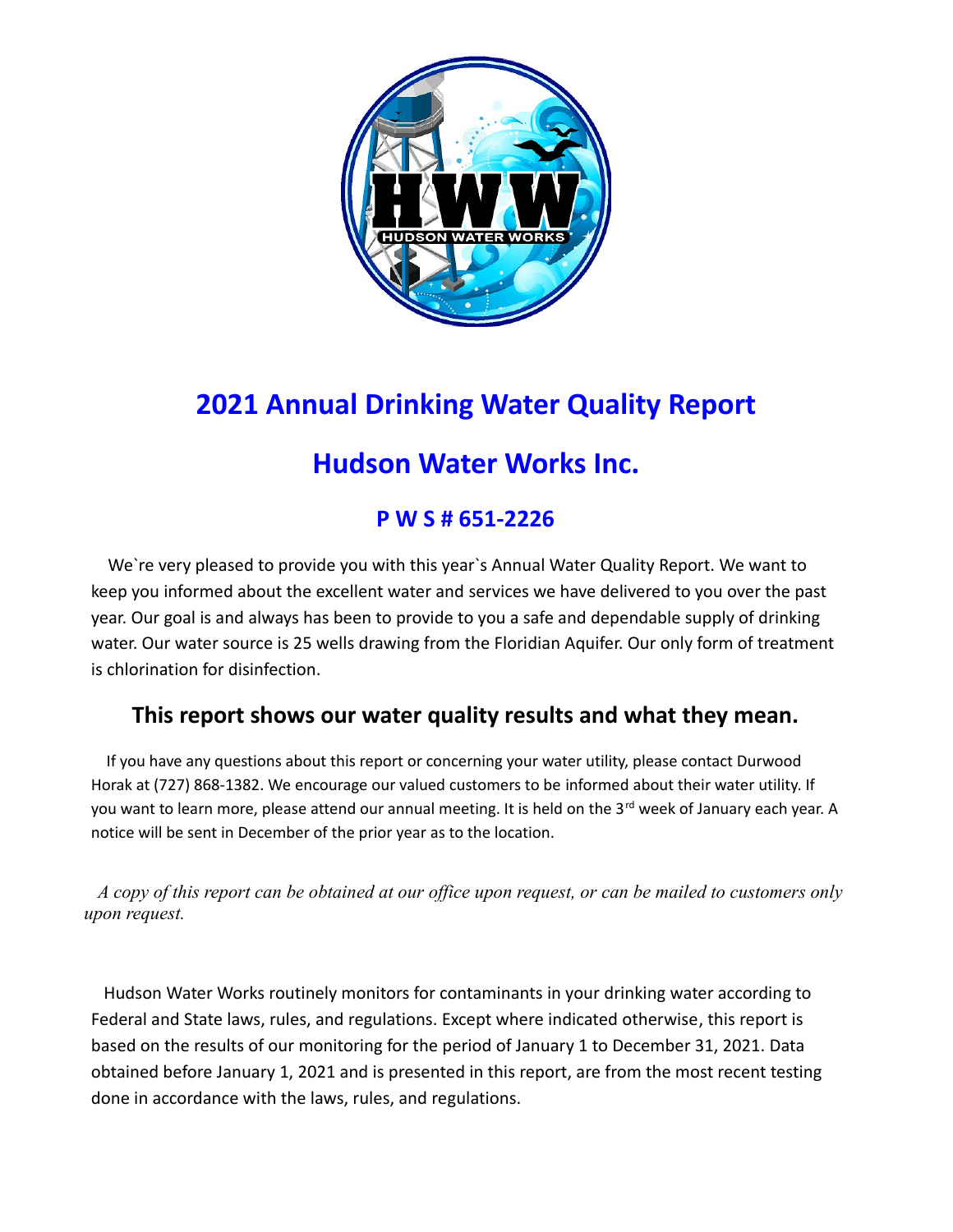#### **In the table below, you may find unfamiliar terms and abbreviations. To help you better understand these terms we have provided the following definitions:**

 **Maximum Contaminant Level or MCL**: The highest level of contaminant that is allowed in drinking water. MCLs are set as close to the MCLGs as feasible using the best available treatment technology.

 **Maximum Contaminant Level Goal or MCLG**: The level of a contaminant that is allowed in drinking water below which there is no known or expected risk to health. MCLGs allow for a margin of safety.

**Maximum Residual Disinfectant Level or MRDL**: The highest level of a disinfectant allowed in drinking water. There is convincing evidence that addition of a disinfectant is necessary for control of microbial contaminants. Maximum Residual Disinfectant Level Goal or MRDLG: the level of a drinking water disinfectant below which there is no known or expected risk to health. MRDLGs do not reflect the benefits of the use of disinfectants to control microbial contaminants.

 **Action Level (AL)**: The concentration of a contaminant which, if exceeded, triggers treatment or other requirements that a water system must follow.

 **"ND"**: means not detected and indicates that the substance was not found by laboratory analysis.

 **Parts per million (ppm) or milligrams per liter (mg/l**): one part by weight of analyte to one million parts by weight of the water sample.

 **Parts per billion (ppb) or micrograms per liter (ug/l)**: one part by weight of analyte to one billion parts by weight of the water sample.

Picocurie per liter (pCi/l): measure of the radioactivity in water.

 **MFL (millions fibers per liter- asbestos)**: measure of the presence of asbestos fibers that are longer than 10 micro meters.

 **Level 1 Assessment**: A level 1 assessment is a study of the water system to identify potential problems and determine ( if possible ) why total coliform bacteria have been found in our system.

 **Level 2 Assessment**: A level 2 assessment is a very detailed study of the water system to identify potential problems and determine ( if possible) why an E.coli MCL violation has occurred and or why total coliform bacteria have been in our water system on multiple occasions.

 If present, elevated levels of lead can cause serious health problems, especially for pregnant woman and young children. Lead in drinking water is primarily from materials and components associated with service lines and home plumbing. Hudson Water Works is responsible for providing high quality drinking water, but cannot control the variety of materials used in plumbing components. When your water has been sitting for several hours, you can minimize the potential for lead exposure by flushing your tap for 30 seconds to 2 minutes before using water for drinking or cooking. If you are concerned about lead in your water, you may wish to have your water tested. Information on lead in drinking water, testing methods, and steps you take to minimize exposure is available from the Safe Drinking Water Hotline or at [http://.epa.gov/safewater/lead.](file:///D:/Downloads/http:%2F%2F.epa.gov%2Fsafewater%2Flead)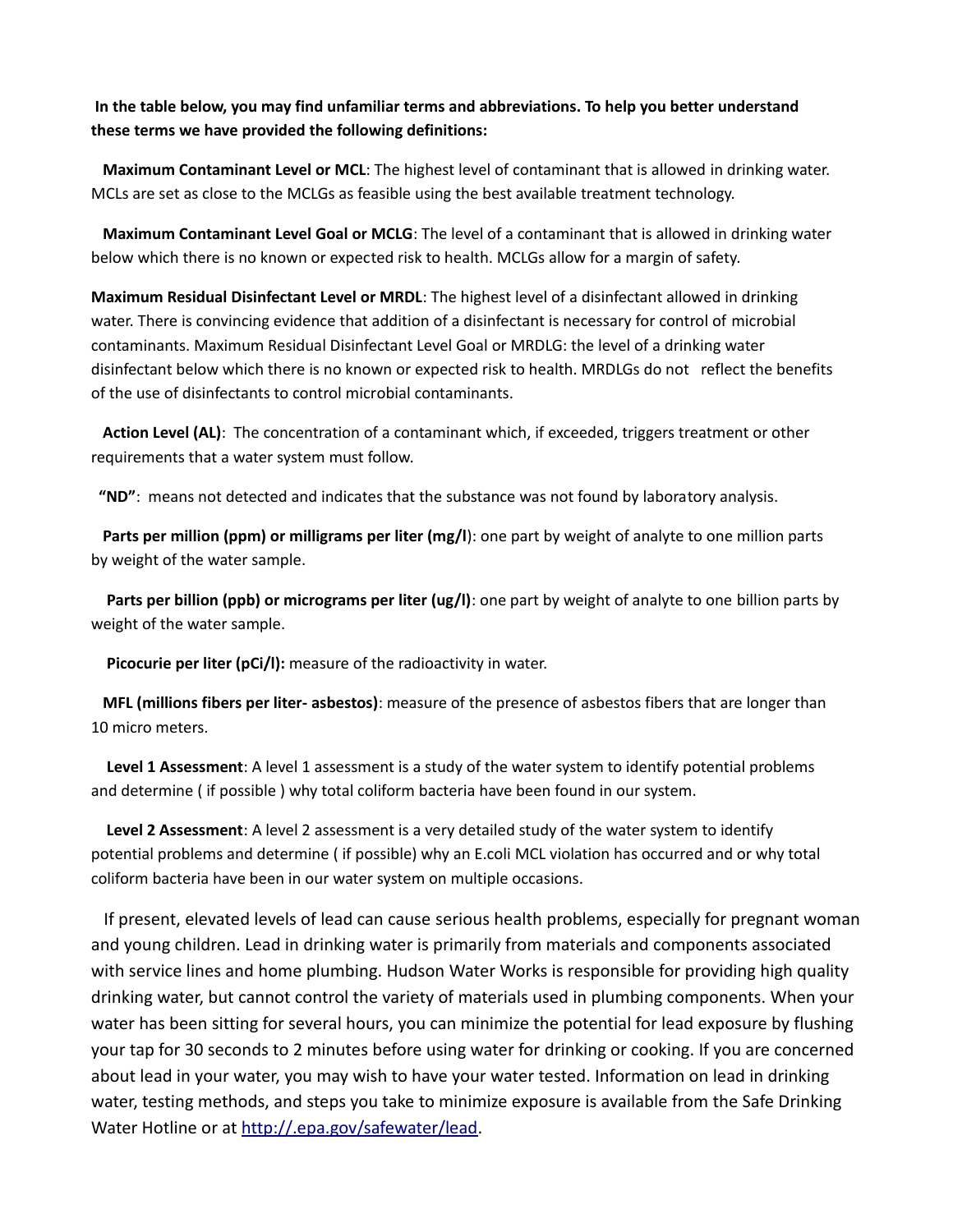The sources of drinking water (both tap and bottled water) include rivers, lakes, streams, ponds, reservoirs, springs, and wells. As water travels over the surface of the land or through the ground, it dissolves naturally occurring minerals and, in some cases, radioactive material, and can pick up substances resulting from the presence of animals or from human activity.

### **Contaminants that may be present in source water include:**

- Microbial contaminants, such as viruses and bacteria, which may come from sewage treatment plants, septic tanks, agricultural livestock operations, and wildlife.
- Inorganic contaminants, such as salts and metals, which can be naturally-occurring or result from urban storm water runoff, industrial or domestic wastewater discharges, oil and gas production, mining, or farming.
- Pesticides and herbicides, which may come from a variety of sources such as agriculture, urban storm water runoff, and residential uses.
- Organic chemical contaminants, including synthetic and volatile organic chemicals, which are by-products of industrial processes and petroleum production, and can also come from gas stations, urban storm water runoff, and septic systems.
- Radioactive contaminants, which can be naturally occurring or be the result of oil and gas production, and mining activities.

 In order to ensure that tap water is safe to drink, the EPA prescribes regulations, which limit the amount of certain contaminants in water provided by public water systems. The Food and Drug Administration (FDA) regulations establish limits for contaminants in bottled water, which must provide the same protection for public Health. Drinking water, including bottled water, may reasonably be expected to contain at least small amounts of some contaminants. The presence of contaminants does not necessarily indicate the water poses a health risk. More information about contaminants and potential health effects can be obtained by calling Environmental Protection Agency`s Safe Drinking Water Hotline at 1-800-426-4791.

 Thank you for allowing us to continue providing your family with clean, quality water this year. In order to maintain a safe and dependable water supply we sometimes need to make improvements that will benefit all of our customers. These improvements are sometimes reflected as rate structure adjustments. Thank you for your understanding.

 Some people may be more vulnerable to contaminants in drinking water than the general population. Immunocompromised persons such as persons with cancer undergoing chemotherapy, persons who have undergone organ transplants, people with HIV/AIDS or other immune system disorders, some elderly, and infants can be particularly at risk from infections. These people should seek advice about drinking water from their health care providers. EPA/CDC guidelines on appropriate means to lessen the risk of infection by Cryptosporidium and other microbiological contaminants are available from the Safe Drinking Water Hotline 1-800-426-4791.

 We at Hudson Water Works would like you to understand the efforts we make to continually improve the water treatment process and to protect our water resources. We are committed to insuring the quality of your water. If you have any questions or concerns about the information provided, please feel free to call any of the numbers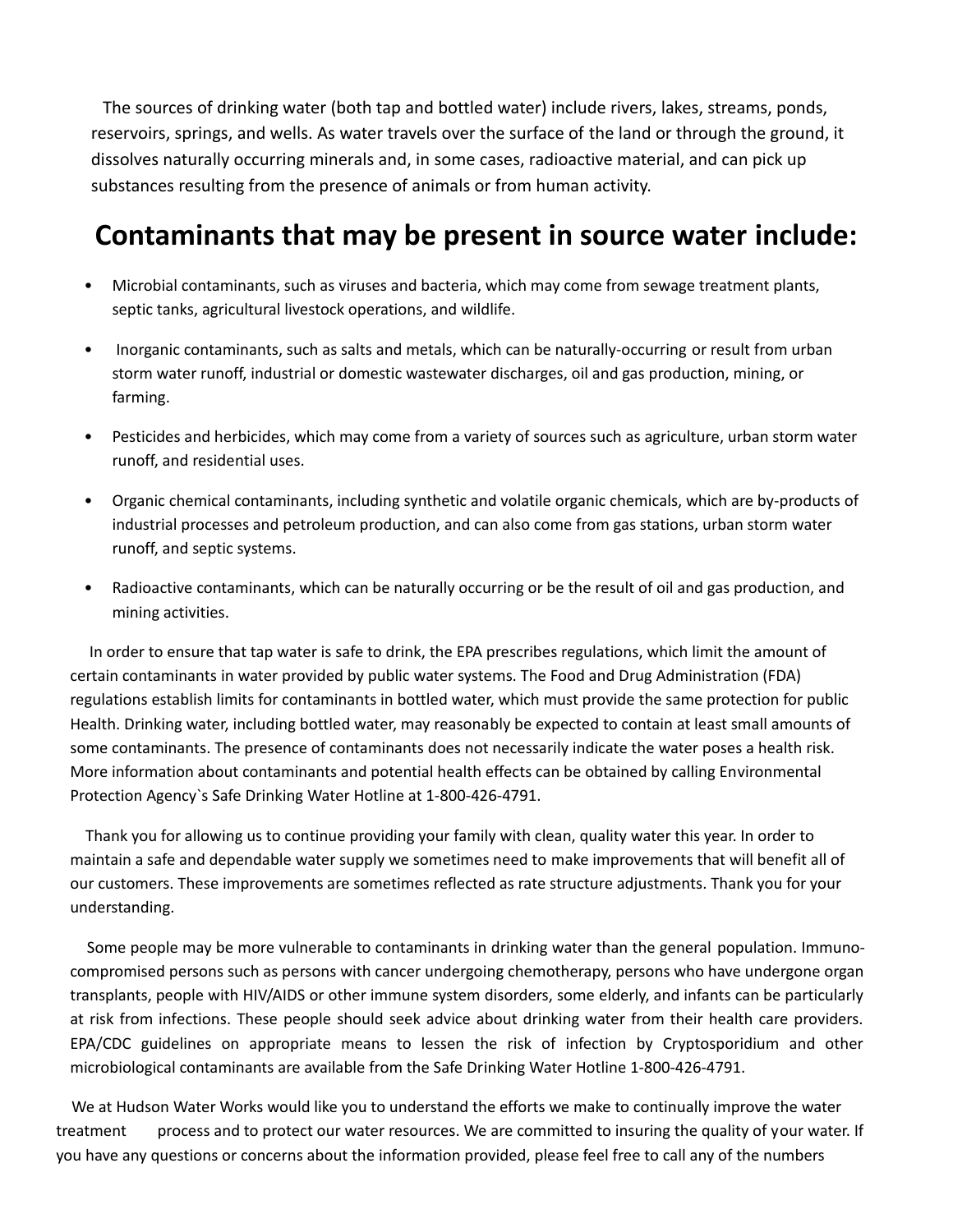# **Inorganic Contaminants**

| Contaminant<br>and unit of | Dates of<br>sampling | <b>MCL</b><br><b>Violation</b> | Level<br><b>Detected</b> | Range of<br><b>Results</b> | <b>MCLG</b>      | <b>MCL</b>       | <b>Likely Source of</b><br>Contamination                                                                                                                                            |
|----------------------------|----------------------|--------------------------------|--------------------------|----------------------------|------------------|------------------|-------------------------------------------------------------------------------------------------------------------------------------------------------------------------------------|
| measurement                | (mo./yr.)            | Y/N                            |                          |                            |                  |                  |                                                                                                                                                                                     |
| Asbestos (mfl)             | 02/20                | $\mathbf n$                    | $\overline{2.2}$         |                            | $\boldsymbol{0}$ | $\overline{7}$   | Decay of asbestos cement<br>water mains; erosion of<br>natural deposits                                                                                                             |
| Arsenic (ppb)              | 02/20                | $\overline{N}$                 | $\overline{0.1}$         | N/A                        | $\overline{0}$   | 10               | Erosion of natural<br>deposits; runoff from<br>orchards; runoff from<br>glass and electronics<br>production wastes.                                                                 |
| Barium (ppm)               | 02/20                | $\overline{N}$                 | 0.00544                  | N/A                        | $\overline{2}$   | $\overline{2}$   | Discharge of drilling<br>wastes; discharge from<br>metal refineries; erosion<br>of natural deposits                                                                                 |
| Chromium<br>(ppb)          | 02/20                | $\overline{N}$                 | 0.51                     | N/A                        | $\overline{100}$ | $\overline{100}$ | Discharge from steel and<br>pulp mills; erosion of<br>natural deposits                                                                                                              |
| Fluoride (ppm)             | 02/20                | $\overline{\mathbf{N}}$        | 0.069                    | N/A                        | $\overline{4}$   | 4.0              | Erosion of natural<br>deposits; discharge from<br>fertilizer and aluminum<br>factories. Water additive<br>which promotes strong<br>teeth when at the<br>optimum level of 0.7<br>ppm |
| Nickel (ppb)               | 02/20                | $\overline{\mathbf{N}}$        | 2.03                     | N/A                        | N/A              | 100              | Pollution from mining<br>and refining operations.<br>Natural occurrence in<br>soil.                                                                                                 |
| Sodium (ppm)               | 02/20                | $\mathbf N$                    | 50.3                     | N/A                        | N/A              | 160              | Salt water intrusion,<br>leaching from soil.                                                                                                                                        |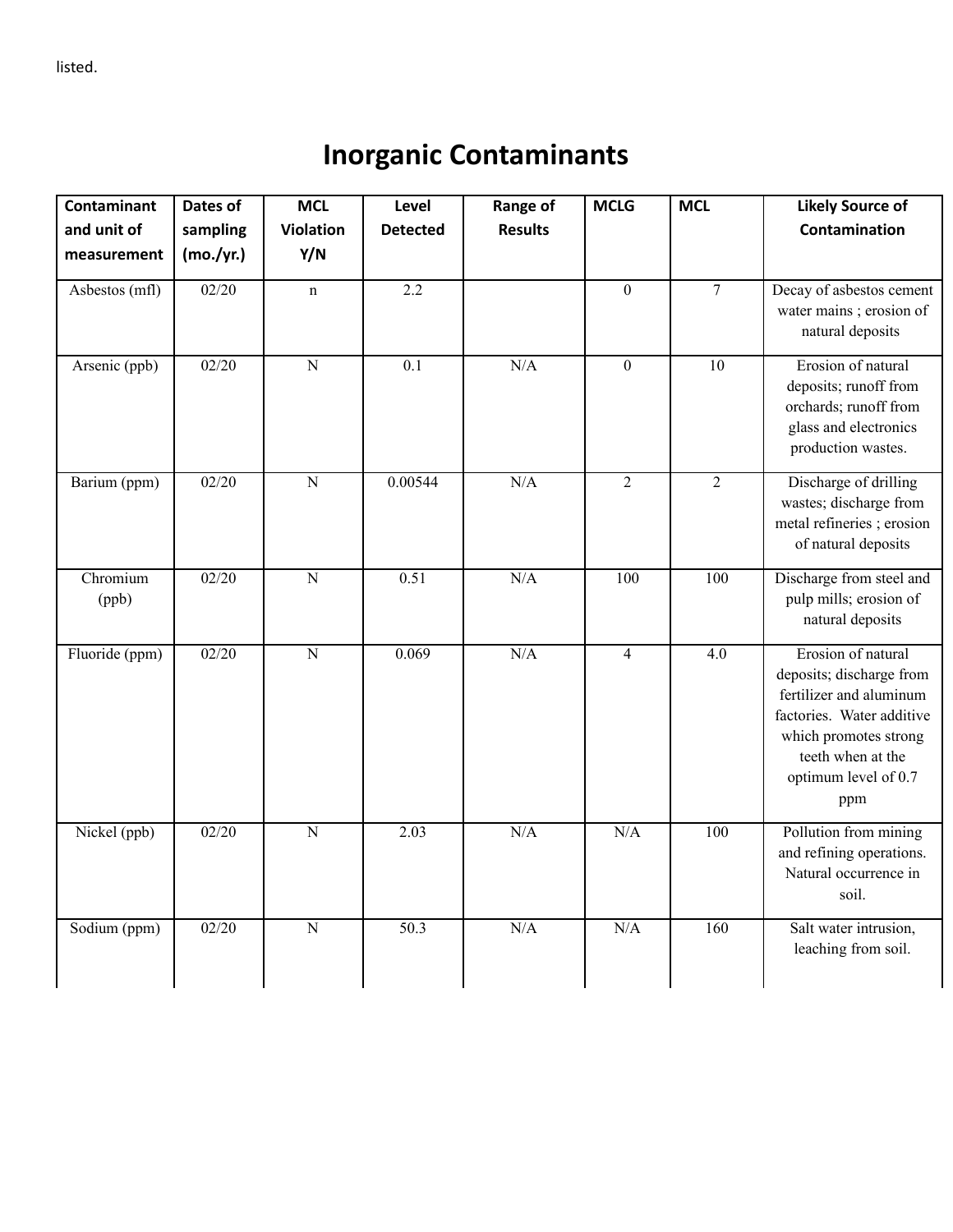## **Stage 2 Disinfectants and Disinfection By-Products**

 For bromate, chloramines, or chlorine, the level detected is the highest running annual average (RAA), computed quarterly, of monthly averages of all samples collected. For halo acetic acids or TTHM, the level detected is the highest RAA, computed quarterly, of quarterly averages of all samples collected if the system is monitoring quarterly or is the average of all samples taken during the year if the system monitors less frequently than quarterly. Range of results is the range of individual sample results (lowest to highest) for all monitoring locations, including Initial Distribution System Evaluation (IDSE) results as well as Stage 1 compliance results.

| Disinfectant or<br>Contaminant and unit of | Dates of<br>sampling | <b>MCL or</b><br><b>MRDL</b> | Level<br><b>Detected</b> | Range of<br><b>Results</b> | MCLG or MCL<br><b>MRDLG</b> |     | <b>Likely Source of Contamination</b>        |
|--------------------------------------------|----------------------|------------------------------|--------------------------|----------------------------|-----------------------------|-----|----------------------------------------------|
| <b>Imeasurement</b>                        | (mo./ Yr.) Violation | Y/N                          |                          |                            |                             |     |                                              |
| Chlorine (ppm)                             | $1/21$ -<br>12/21    | N                            | 1.34                     | 1.37                       | 4.0                         | 4.0 | Water additive used to control<br>lmicrobes  |
| Total Trihalomethane (ppb)   08/16/21      |                      | N                            | 47.1                     | 41.9-47.1<br>ppb           | N/A                         | 80  | By-product of drinking water<br>disinfection |
| Total Halo acetic Acids (ppb) 08/16/21     |                      | N                            | 10.7                     | $6.0 - 10.7$<br>ppb        | N/A                         | 60  | By-product of drinking water<br>disinfection |

**Due to not exceeding the MCL for Disinfection By-Products we will not be switching to Chloramines.**

## **Lead and Copper (Tap Water)**

| Contaminant and unit of | Dates of  | AL      | 90 <sup>th</sup> | No. of    | <b>MCLG</b>  | AL     | Likely Source of Contamination   |
|-------------------------|-----------|---------|------------------|-----------|--------------|--------|----------------------------------|
| measurement.            | Sampling  | Exceede | Percentile       | sampling  |              | (Actio |                                  |
|                         | (mo./Yr.) | d(Y/N)  | Result           | sites     |              | n      |                                  |
|                         |           |         |                  | exceeding |              | level) |                                  |
|                         |           |         |                  | the AL    |              |        |                                  |
|                         |           |         |                  |           |              |        |                                  |
| Copper(Tap Water) (ppm) | 07/27/20  | N       | $0.288$ ppm      | 0         | 1.3          | 1.3    | Corrosion of household plumbing  |
|                         |           |         |                  |           |              |        | system. Erosion of natural       |
|                         | 08/05/20  |         |                  |           |              |        | deposits; leaching from wood     |
|                         |           |         |                  |           |              |        | preservatives.                   |
|                         |           |         |                  |           |              |        |                                  |
| Lead(Tap Water) (ppb)   | 07/27/20  | N       | 8.52 ppb         | 0         | $\mathbf{0}$ | 15     | Corrosion of household plumbing. |
|                         |           |         |                  |           |              |        | Erosion of natural deposits.     |
|                         | 08/05/20  |         |                  |           |              |        |                                  |
|                         |           |         |                  |           |              |        |                                  |